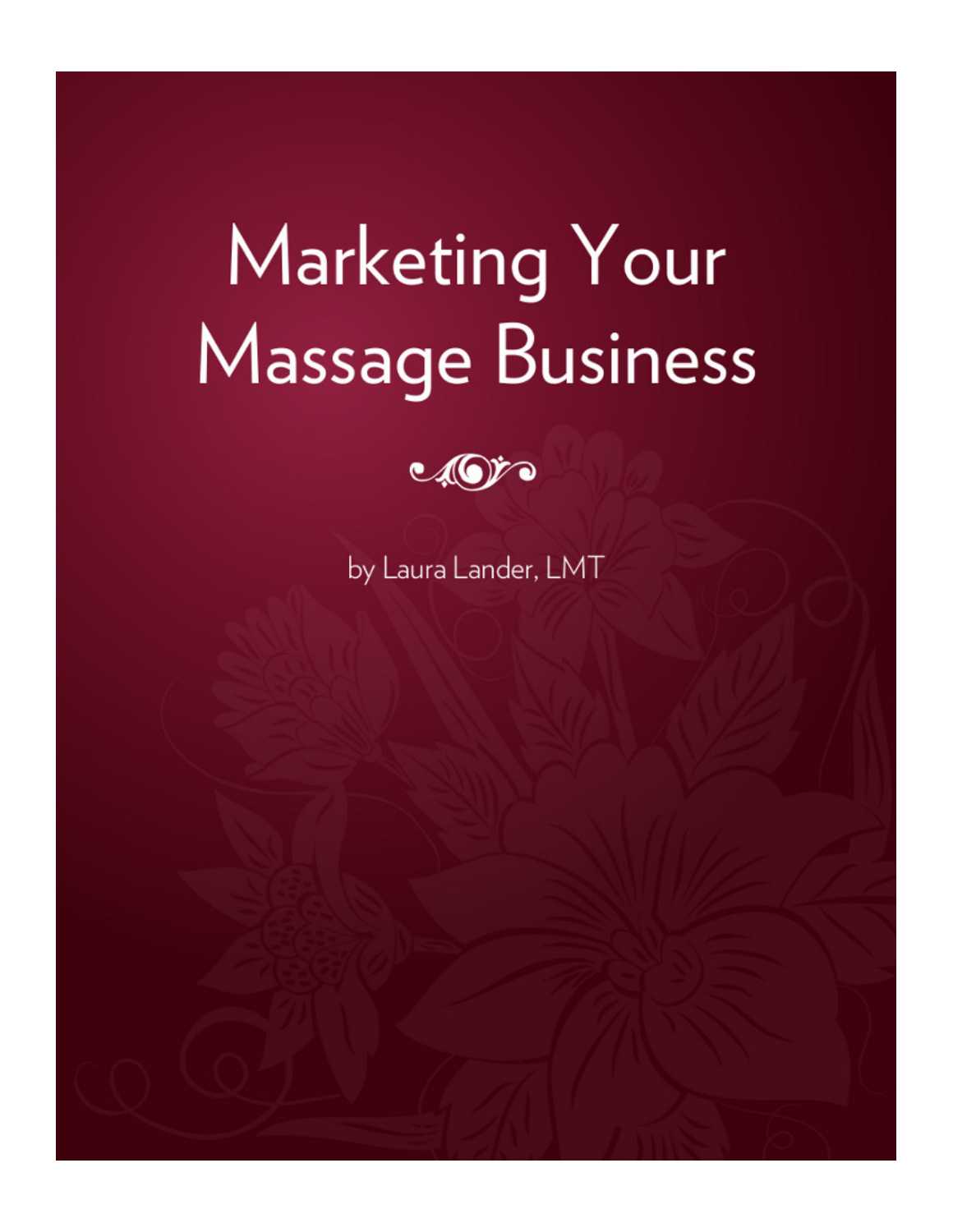

*Marketing Your Massage Business is a manual of very practical ideas for building business and increasing clientele. Written by a successful massage therapist for other dedicated massage therapists who seek success in the profession, this work is a distillation of years of experience with the marketing aspects of developing and sustaining a successful independent massage practice.*

# **Marketing Your Massage Business**

# **Order the complete book from**

# **Booklocker.com**

http://www.booklocker.com/p/books/7264.html?s=pdf

### **or from your favorite neighborhood or online bookstore.**

**Your free excerpt appears below. Enjoy!**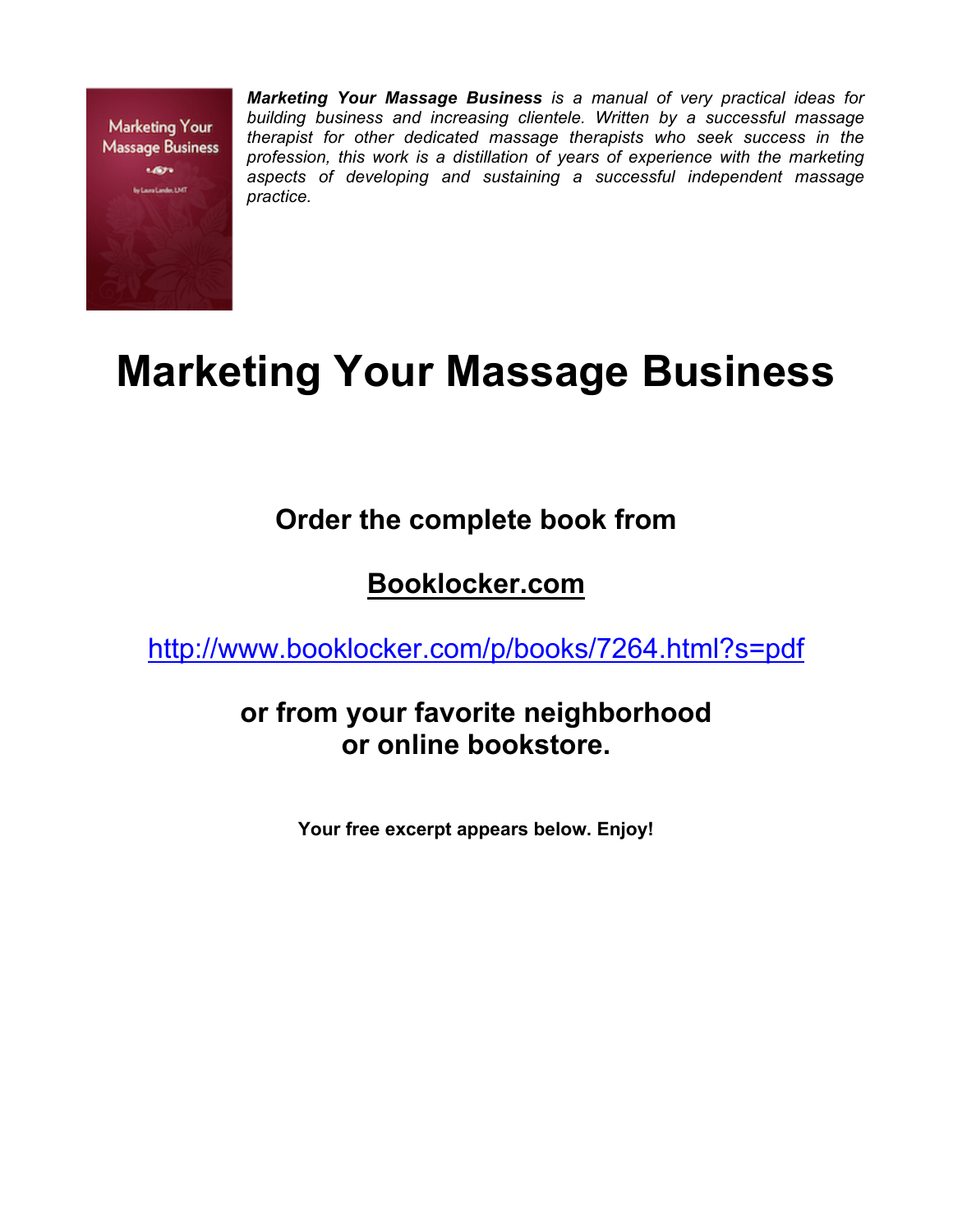### Marketing Your Massage Business

*A manual of very practical ideas for building business and increasing clientele*

by Laura Lander, LMT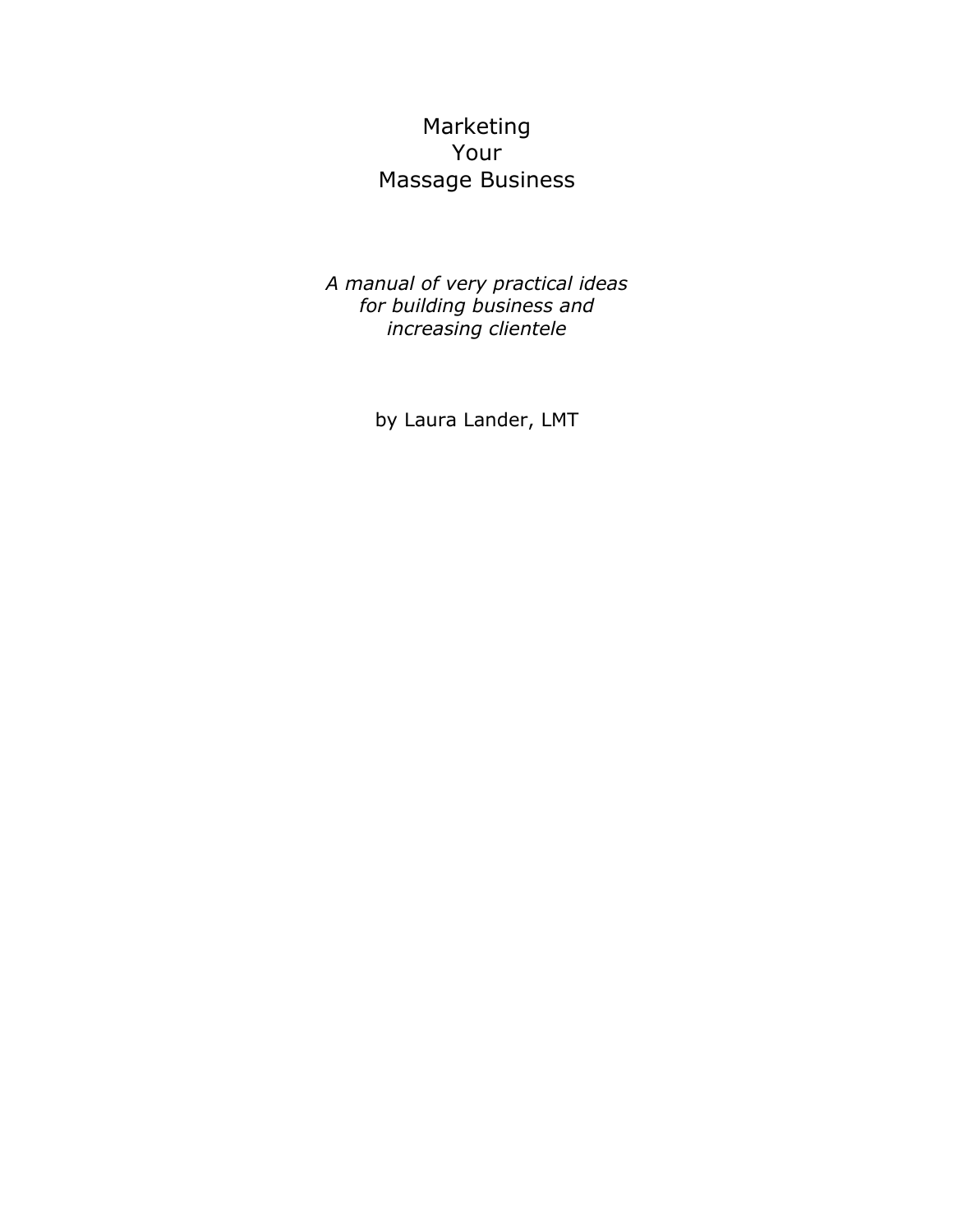Copyright 2004 by Laura Lander Second edition July 2007 Copyright e-edition January 2011 Revised e-edition January 2014

All rights to reproduce this material, in any form, are subject to permission from the author.

All information contained in Chapter Three that is taken from *The Intersection of Joy and Money* has been used with permission from the author, Mackey McNeill, CPA/PFS.

For further information, contact Laura Lander: E-mail: laura@lauralandermassage.com www.lauralandermassage.com www.lauralanderauthor.com www.lauralandermassage.blogspot.com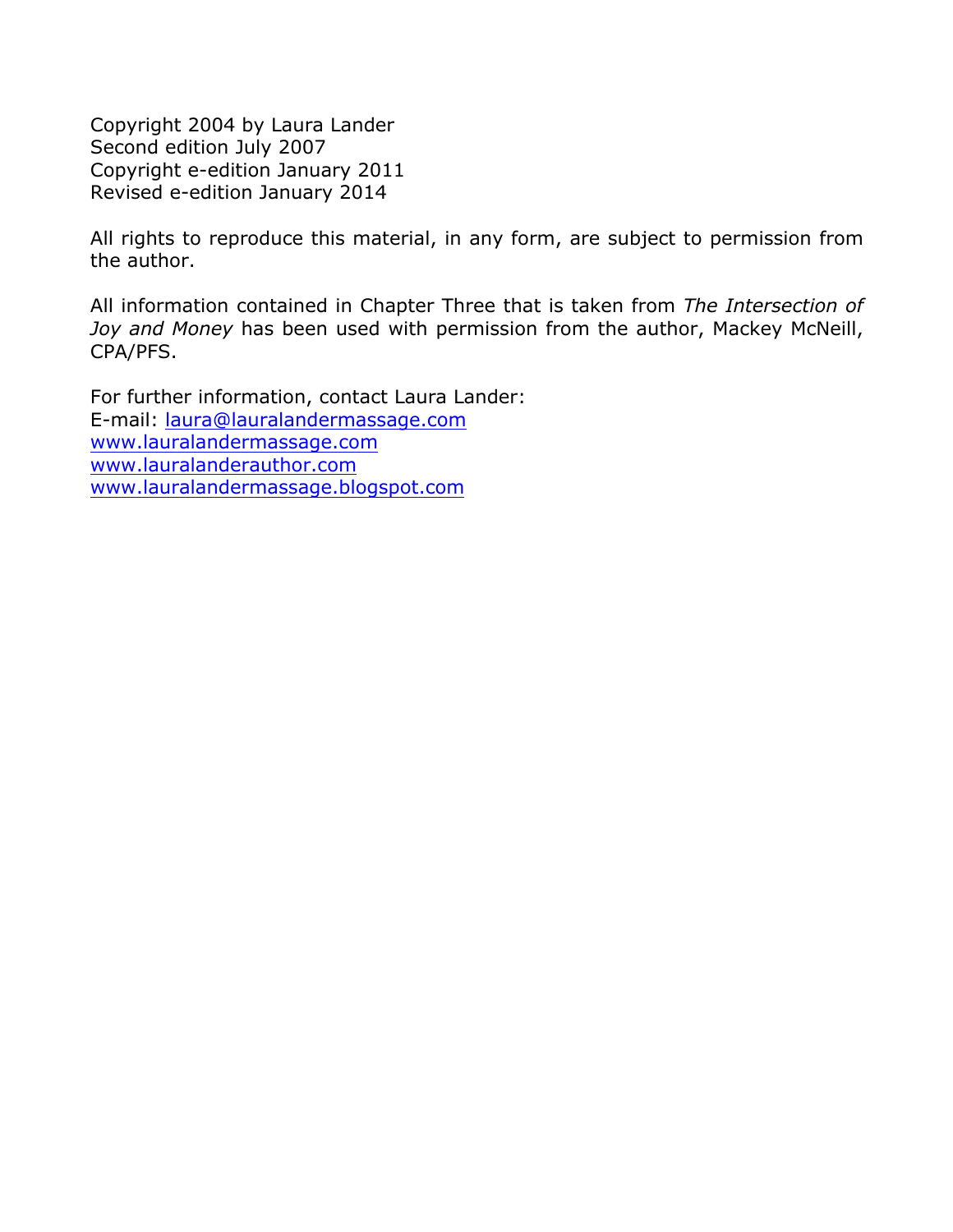One very important decision you face when you are starting up a new massage practice is at what amount to set your prices. And the most common mistake I see new therapists make is to set their prices *too low*. It seems to me that, for whatever reason, *women* especially typically undervalue the worth of their services.

You do not have to build your practice by giving it away for free. Giving away freebies attracts people who are out to get something for nothing. You want to attract clients who value your service and are willing to pay for it.

It is a fact that low pricing is not an effective marketing tool for small businesses. You have to be big, like Wal-Mart or Massage Envy to be able to undersell the competition and still make a worthwhile profit. Furthermore, if you set your prices at less than the going rate, you are advertising that you don't believe your own services are up to standard.

The minimum price that you even consider should be able to provide you with *at least* what you would make if you worked elsewhere for someone else instead of for yourself, plus your overhead expenses factored into that. Otherwise, why not skip the hassle of running your own business and just go work for someone else?

My main consideration in setting my prices is *what the current market value is for massage in my locale.* And in one marketing seminar I attended it was brought to my attention that I should also add in to the going rate the value of gratuity which is expected in the commercial salons, especially since I do not expect tips and I make that known to my clients.

In other words, if I call around to the major spas and salons who offer massage as a part of their services, and find out that a one-hour massage in the Northern Kentucky area generally costs between \$75 and \$85 dollars, I also need to consider that a 15% - 20% tip is the norm for those places, bringing the actual cost to the customer up to between \$86 and \$102. So in reality, a fee of \$75 per one-hour massage is actually *quite a bit below* the current market value scale.

I also want to evaluate my own services in comparison to those at the major spas, and *articulate to my clients and prospective clients* the differences and advantages that I offer. These might be more personal service, more time spent with the client, a full 60 minute massage as opposed to a "business hour" of 50 minutes, a private setting, no tipping expected, a cozier environment, more years of experience, etc.

Differentiate your service, know the value of it yourself, articulate that value, educate potential clients, and price accordingly. Set your fees, keep to them, and re-evaluate annually. Do not be hesitant or apologetic in giving yourself a raise each year or every other, or whatever keeps your prices abreast with the *current market value*.

If you value the service you offer and realize the value of being in exchange with your clients, you will attract clients who value that as well.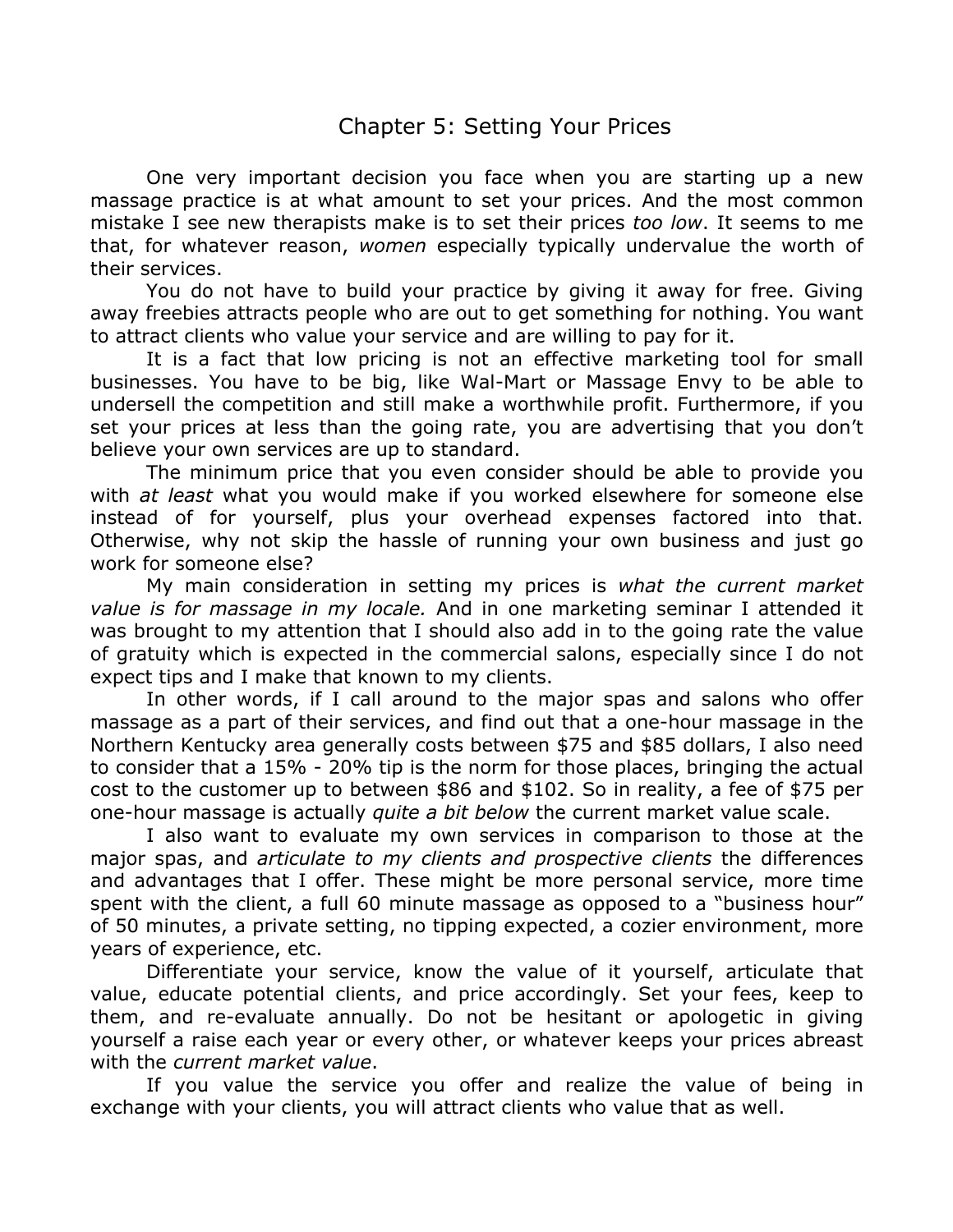If you have received further education in specialized modalities, it is not unrealistic to charge more for those types of sessions. If the going rate for a general Swedish massage from any therapist just out of massage school is \$75, then how much more value should be assigned to receiving bodywork that is more specialized, from a more experienced therapist, who invested more time and money in training for that modality?

I have a printed *Menu of Massage Services* that I give to my first-time clients which articulates the various modalities of massage that I offer, the benefits of each, lengths of sessions, and their respective fees. This is marketing as well as client education. People like to see what is available; they may want to try out different modalities; they like to be given options.

They may read something on the menu about a particular benefit that would apply to someone they know. This may generate a referral. They can see clearly, at a glance, the value I place on what I have to offer them. No apologies, no deals. *Remember Chapter 1 on "marketing vs. selling": it is up to you to offer something that meets an individual's needs. It is up to them to decide if they want to pursue it or not.* 

Examples of menus I have used are available in the online materials. See the last page of this e-book for details on how to access the bonus materials.

There may be certain individuals that you wish to give a discount to for one reason or another: real financial need coupled with specific health issues that could be greatly alleviated with massage, etc. If you want to practice the Good Samaritan ethic as a part of your massage business, do so *consciously*. Decide on the number of clients that you will offer a discounted rate at any given time. Keep careful track of this. It is easy to follow your heart in giving away hours of your work, and consequently burn yourself out physically or emotionally. In the end you will be of less service to less people, and you may not even be able to support yourself.

Always remember that even though caring therapists may feel the impulse to give away massage to people who are suffering or in need, it sets up an unhealthy and imbalanced paradigm. Think how uncomfortable *you* would feel being continually on the receiving end of a one-way gift. It is better for individuals to be empowered by being *in exchange* rather than just receiving something for nothing.

Discounted fees may however be used as an effective marketing tool to encourage repeat sessions or to educate clients on the benefits of consistent massage over sporadic appointments. This will be discussed further in Chapter 7.

In setting your prices, keep in mind that the universe is clearly abundant. There is no limitation except for that which we create for ourselves.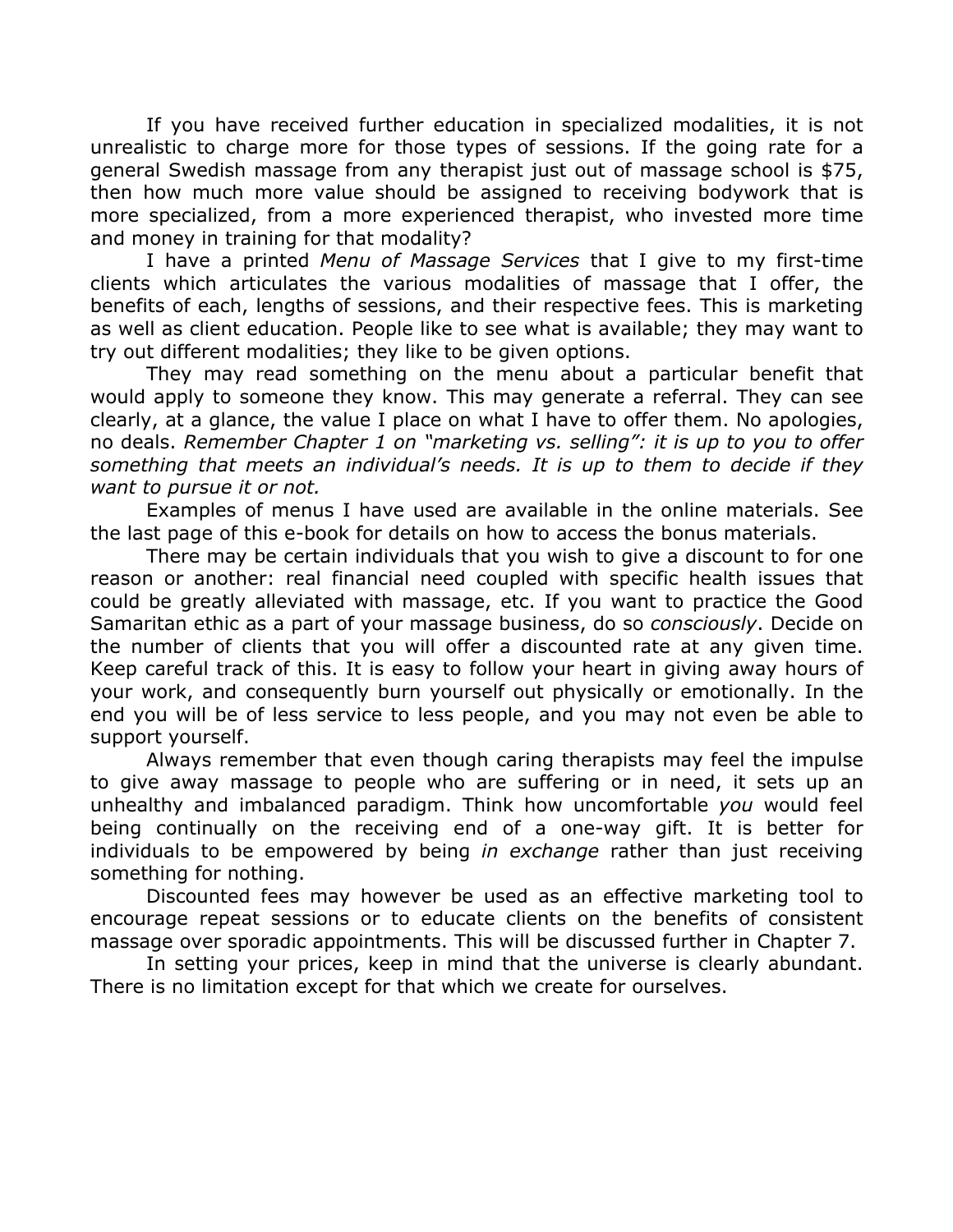External marketing is all of those efforts you put toward getting new clients of the type that you want.

Remember that it is important that you define your ideal client; this makes it more likely for you to recognize one who crosses your path. It also gives you direction as to where to go to address potential clients.

The Homework Exercise #1 that lists all the people you know (in Chapter 1) is a starting point. These are groups of people who already have some connection with you personally. Think of appropriate ways in which to invite them to experience your services. Giving a presentation? Mailing an introductory/informational hand-out? Hosting an Open House with gift certificates as door prizes?

It may be as simple as talking to individuals within those groups about what you do, handing them a card, and letting them know that if they would be interested in your services, *or know of anyone else who might benefit,* you are available.

Review the names on that list: Is there a teacher? Consider asking them to deliver your information to the PTA of their school about your availability for onsite chair massage during teacher appreciation week. Is there someone who is into sports? Introduce that person to the benefits of pre- and post- event massage, and let them tell their teammates.

Is there someone who works for a large company? Ask that person to give your information to the Director of Human Resources, volunteering to give massage at their next health fair. At the health fair, be sure to introduce yourself to the other health professionals volunteering there. You may find a significant source of referrals.

Analyze that list and be creative in finding avenues to get the word out through those people who already know you. Their referral is worth more than sending information to someone who has no idea who you are. Work those avenues. Sow those seeds.

Don't be shy!! Remember, you are offering something that is of great value to their health. It is up to them to decide whether or not they will pursue it. If your heart is in the right place, you are seeking to make a contribution to the lives of others.

Remember, the more people to whom you make your services known, the more who will decide to say yes. In educating potential clients about the benefits of massage and what you have to offer them, you are sowing seeds. Some may yield no clients. Some may yield one-time or occasional clients. And some may yield clients who end up coming to you for massage on a regular basis for years. You don't know which kind of seed you are sowing at the time you sow it…so sow seeds everywhere.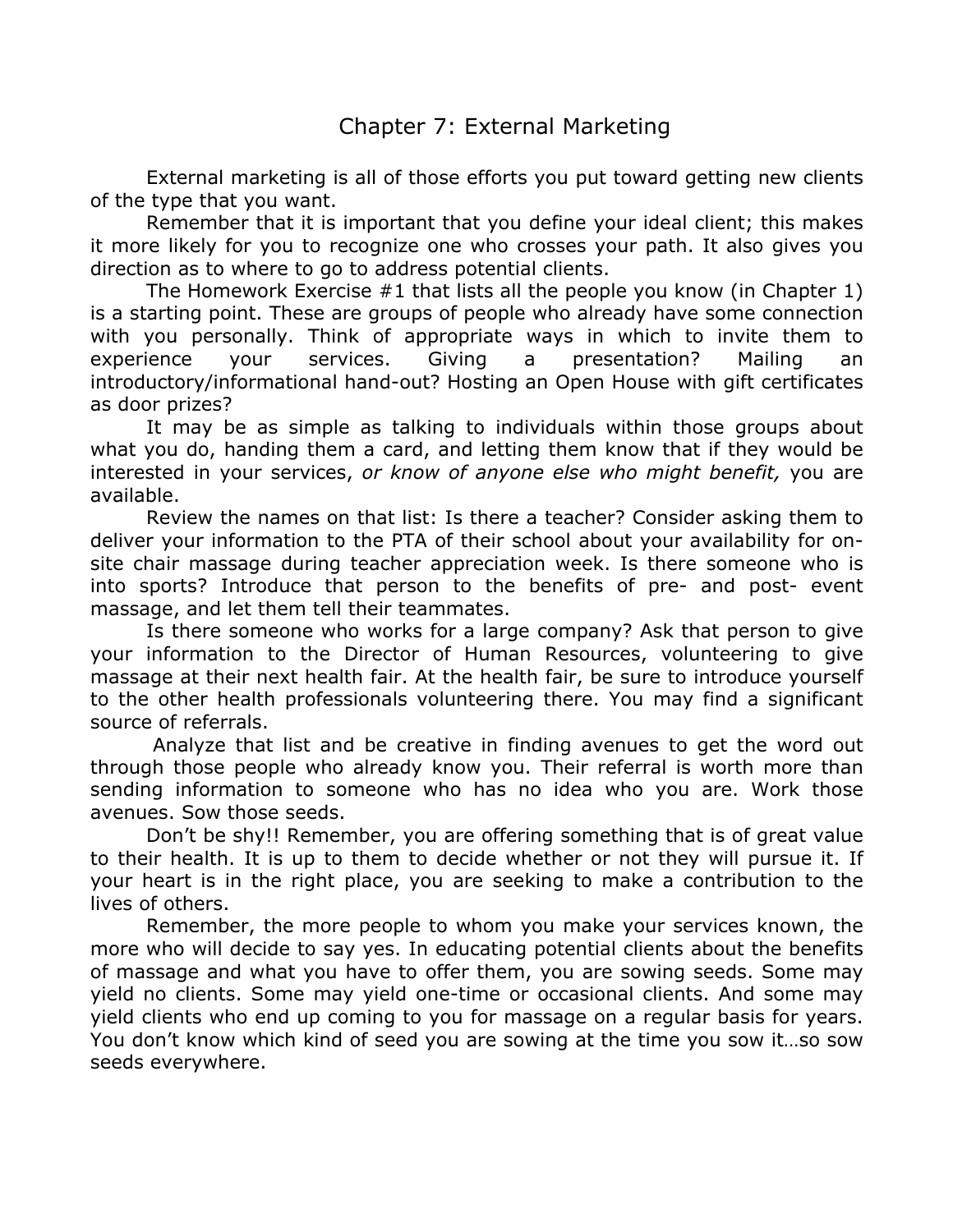*Everywhere you go*, *everyone you meet* may be an opportunity to connect with a potential client. Keep your business cards with you at all times. Don't hesitate to hand them out. You are sowing seeds.

*Get the word out there.* In our culture it is possible to be relatively isolated from neighbors and co-workers. We can choose to live hidden in our cave, or we can choose to be out there. Being in your cave-home, getting in your cave-car, going to your cave-office, and waiting for the phone to ring is not effective. And yet I have seen beginning therapists who do just that. They find a place to set up office, and then they wait for people to magically appear. It does not happen that way. You need to be *out there*. Do not limit yourself by your own comfort level. Remember, it is not about you, it is about them.

Here is an important fact to keep in mind: it generally takes *at least* three to four years to build up a full-time clientele. This is three to four years of working to build that clientele, not just waiting for it to come to you. Do not get discouraged. Work steadily and patiently.

Remember your self-care. Remember to schedule regular and sufficient time for working *on* your business in addition to *in* your business. Spending hours per week in this way may not pay now, but it will definitely pay later. Remember that in the beginning, you can expect to put more time into the marketing end of your massage business than in doing actual massage, and that this will change proportionately as your business grows.

#### *Health Fairs, Support Groups*

Volunteering at health fairs, school and church functions, etc. is one way to spread the word about your business. Giving an educational talk about massage at a local library or other organization is also a good way to let people meet you and hear about the benefits of massage. Uncomfortable speaking in front of a group? (Join the club! Not many people are 100% comfortable with public speaking, so this is not really a good excuse not to do this.) Face your fears, stretch your comfort level, get over it, and get out there! The more often you speak about the benefits of massage in front of small groups, the more comfortable you will be with it.

Other groups to contact for speaking engagements are support groups of all kinds: fibromyalgia support groups, cancer support groups, lymphedema support groups, the Arthritis Foundation. How about groups that are prone to repetitive use syndromes: quilter's groups, gardening clubs, writer's groups… You could show them some effective stretches to counteract the stress their favorite activity puts on specific body parts, talk about the benefits of massage, and offer a door prize of a massage tool, or a gift certificate for a chair massage, half-hour massage, or one-hour massage.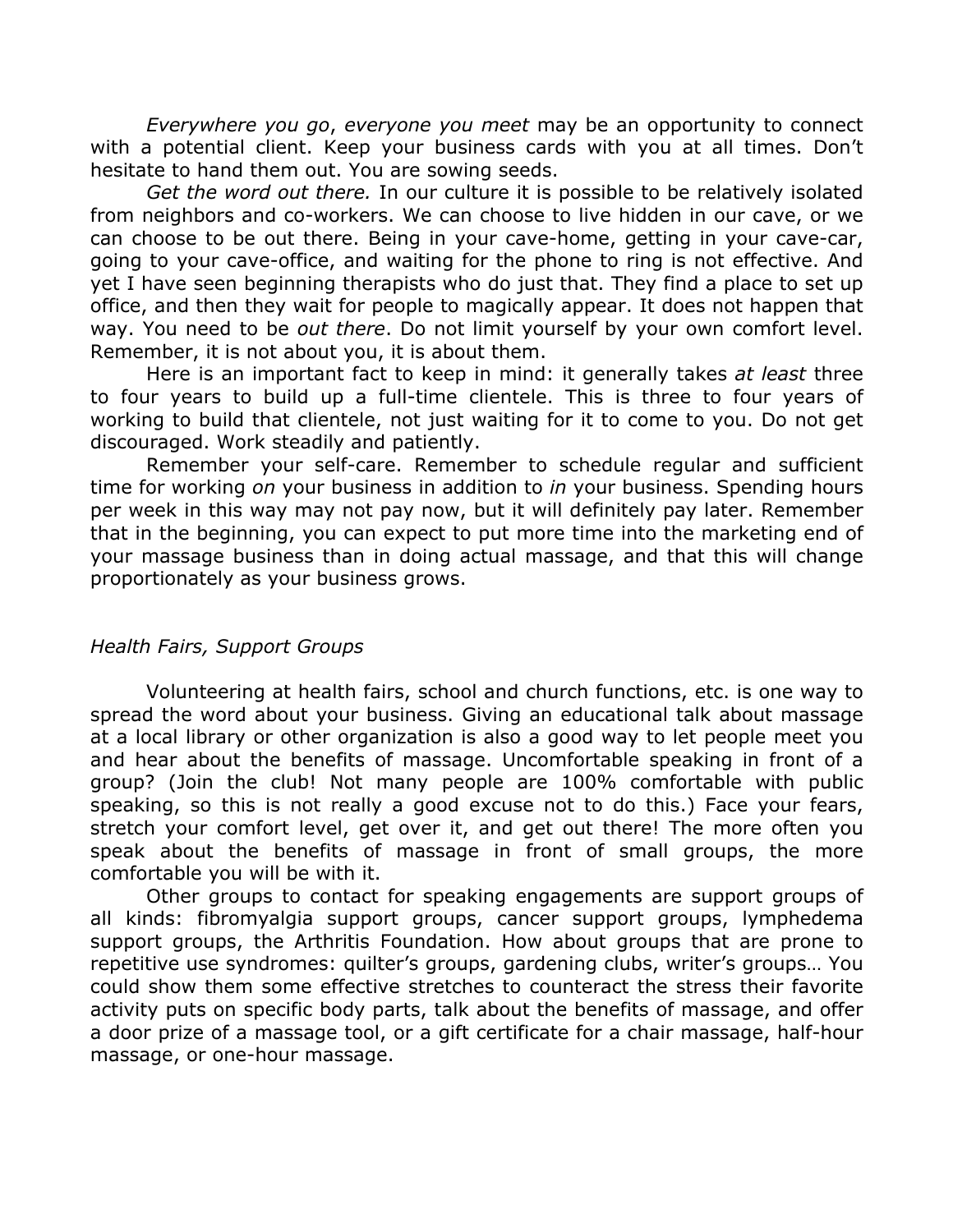#### *Press Releases*

Press Releases are another excellent way to make your name and your business known. Most local newspapers are looking for material to publish. If writing is one of the things you wrote on your list of "Things That I Am Good At" in Chapter 4, consider submitting timely articles about massage to a local newspaper. Press releases should contain in their heading "Press Release", the date, contact name, title, phone number, and "for immediate release."

If paper newspapers are too passé, consider submitting articles to online newsletters and participating in pertinent online discussion group conversations.

#### *Other Businesses*

Look for people who are already doing business with the kind of people you want to do business with. (I am not referring to other massage therapists. I am not recommending that you try to woo away clients from other therapists!) Refer to your description of your ideal client in Chapter 4. Where do you find those kinds of people? Who already does business with them? (Chiropractors, yoga teachers, fitness centers, Pilates classes, café's, health food stores, churches?)

Establish connections with those places or people to open up avenues for new clients to find you. Introduce yourself to them and then make follow-up contacts. Seeing your face over and over and hearing from you repeatedly fosters a growing impression of familiarity and trust. (It is said that people need to hear something five times before they know that they've heard it!)

#### *Promotions*

Offering time-sensitive promotions in any of the above areas or groups is a way to give interested people the idea that they need to act now, and not put it off indefinitely. Along with your educational information give out flyers advertising an introductory special, valid through a certain date.

There are pros and cons to giving discounts to your work, but it *is* an effective marketing device to invite people to experience your services. When you are starting up your business, you usually have plenty of extra time. It might be more profitable to fill some of those empty slots with brand new select clients who are paying a discounted rate for a first-time massage with you. If they continue to return for repeat sessions, the \$10 or \$20 first-time discount will have been more than worth it.

In spreading the word about your business, always be gracious. Listen to what the person you are speaking with has to say. Answer questions with honesty. If you don't know the answer, say you'll find out and get a contact number so you can report back. Never be pushy. Do not come across as asking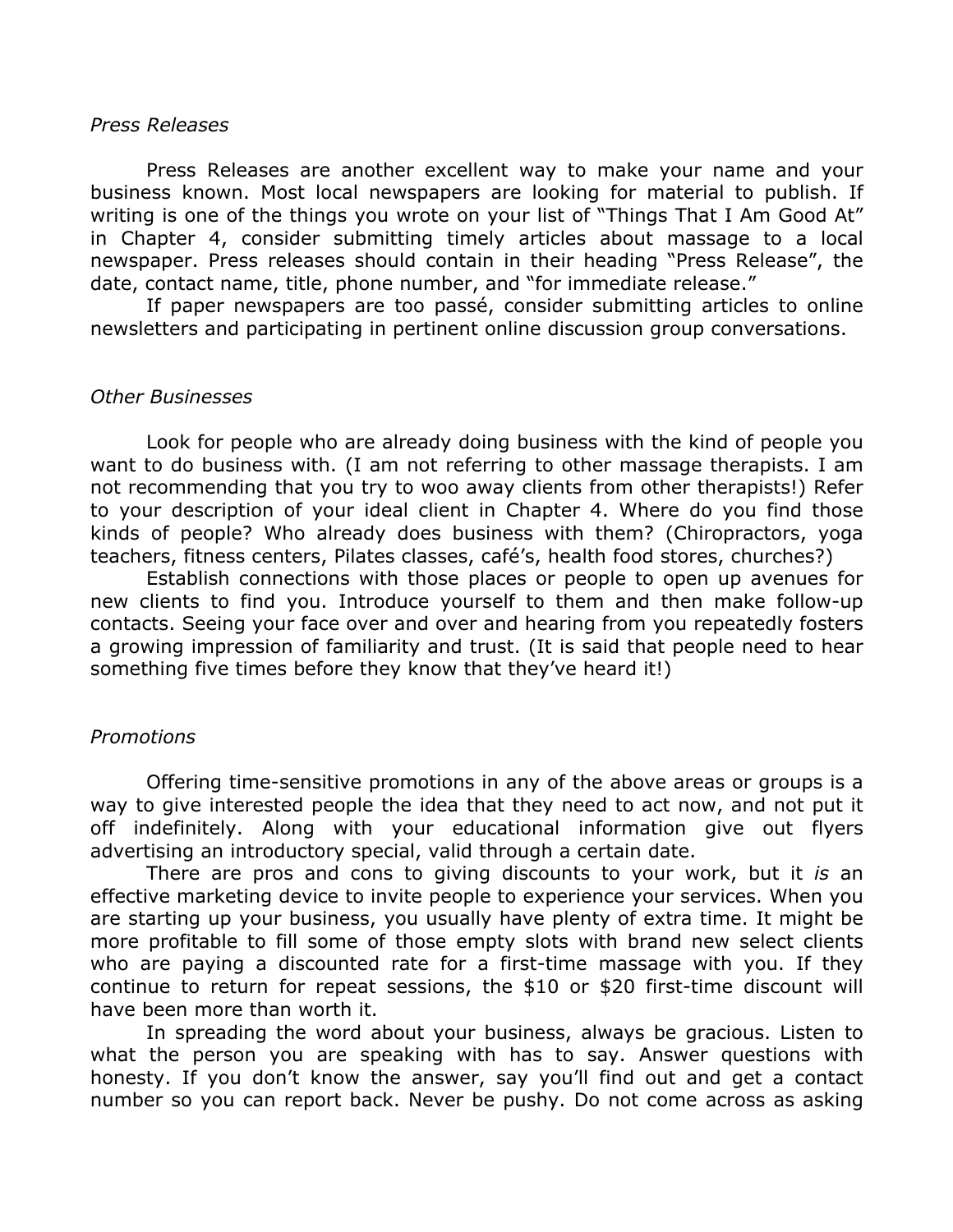the customer to do you a favor by coming to you for massage. You are offering them something that is of great value to their life and their health.

After explaining what you do, let them know that you appreciate their listening, and ask them to share the information with anyone they know who might benefit from your services.

Remember that it takes much more effort to attract a *new* client than it does a *repeat* client. While you are putting plenty of energy into the above strategies, be sure that you are not just filling a bucket with a hole in it. Once you get those new clients on your table, put energy into getting them to return. This is *internal marketing*, the subject of the next chapter.